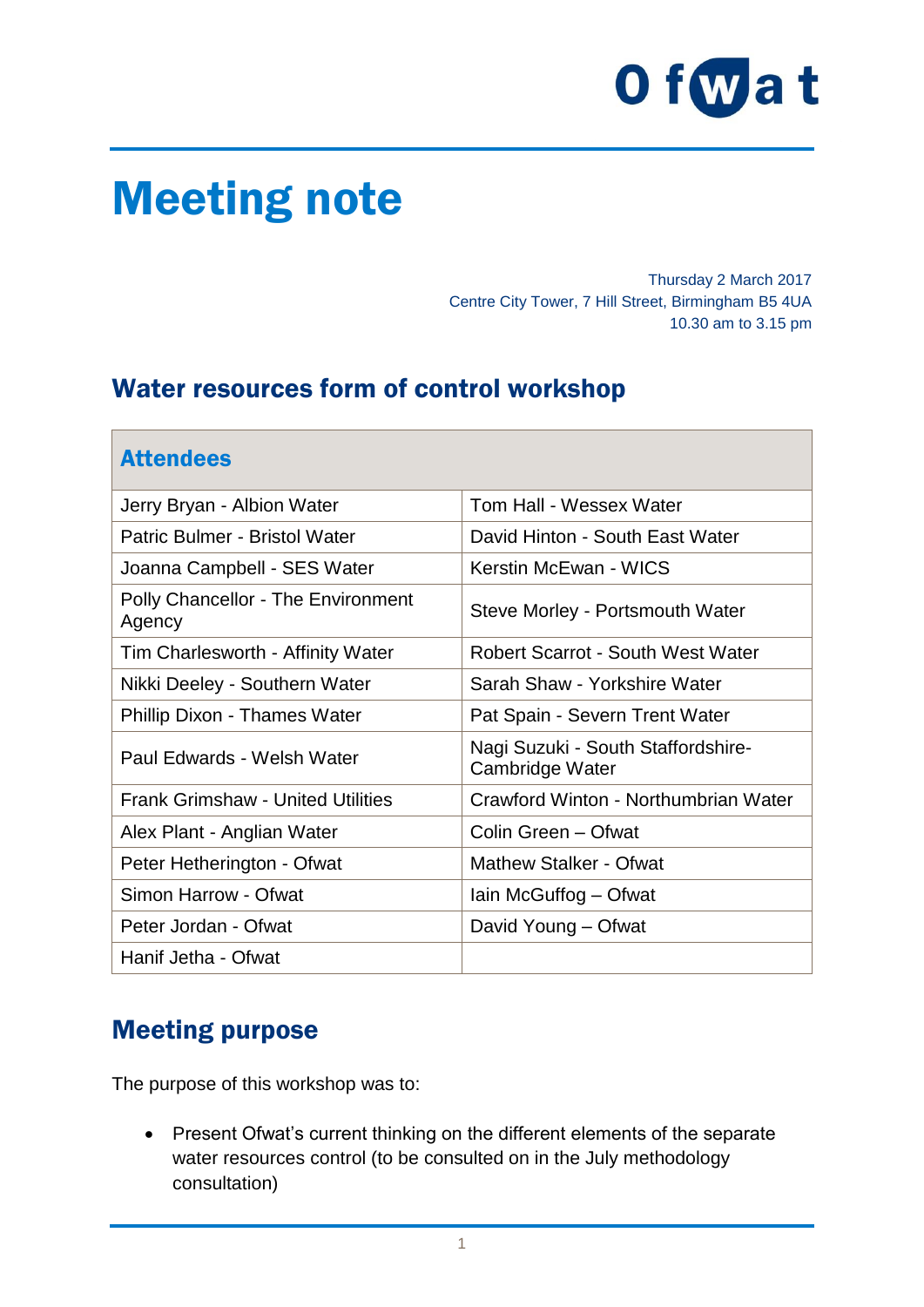• Provide an opportunity for stakeholders to provide feedback and raise questions in advance of the consultation

The workshop was structured around six key areas:

- Background to the form of control
- RCV allocation to water resources
- The capacity measure for the water resources control
- Understanding of the link to access pricing
- The in-period bilateral entry adjustment
- Bringing it all together and exploring outstanding issues

| <b>Action</b>                                                                                                                                                                                                                                                                                                              | <b>By Whom</b>          | <b>Deadline</b> |
|----------------------------------------------------------------------------------------------------------------------------------------------------------------------------------------------------------------------------------------------------------------------------------------------------------------------------|-------------------------|-----------------|
| <b>Minutes:</b> Ofwat to circulate the minutes to group<br>members for comment. Comments should be sent to<br>Hanif Jetha and Peter Hetherington.                                                                                                                                                                          | Ofwat; group<br>members | 17 March        |
| Capacity measure: Further comments on our<br>proposed approach (water resources yield) should be<br>sent to Simon Harrow and Peter Hetherington                                                                                                                                                                            | Group<br>members        | 17 March        |
| Treatment of post-2020 expenditure: Ofwat to<br>clarify the treatment of post 2020 expenditure and the<br>links to RCV protection<br>Closed: See appendix 1                                                                                                                                                                | Ofwat                   | Closed          |
| In-period bilateral entry adjustment: Ofwat to<br>share the market share approach calculations<br>presented during the in-period adjustment<br>presentation.<br>Closed: This has been sent round to group members<br>alongside the draft minutes.                                                                          | Ofwat                   | Closed          |
| <b>WRMP pre-consultation meetings:</b> We have set out<br>that we will have at least one pre-consultation<br>discussion meeting with each company (before<br>autumn 2017), focusing on the key issues for<br>WRMP19. If not already arranged companies should<br>contact wrmp@ofwat.gsi.gov.uk to arrange their<br>meeting | Incumbent<br>companies  | 24 March        |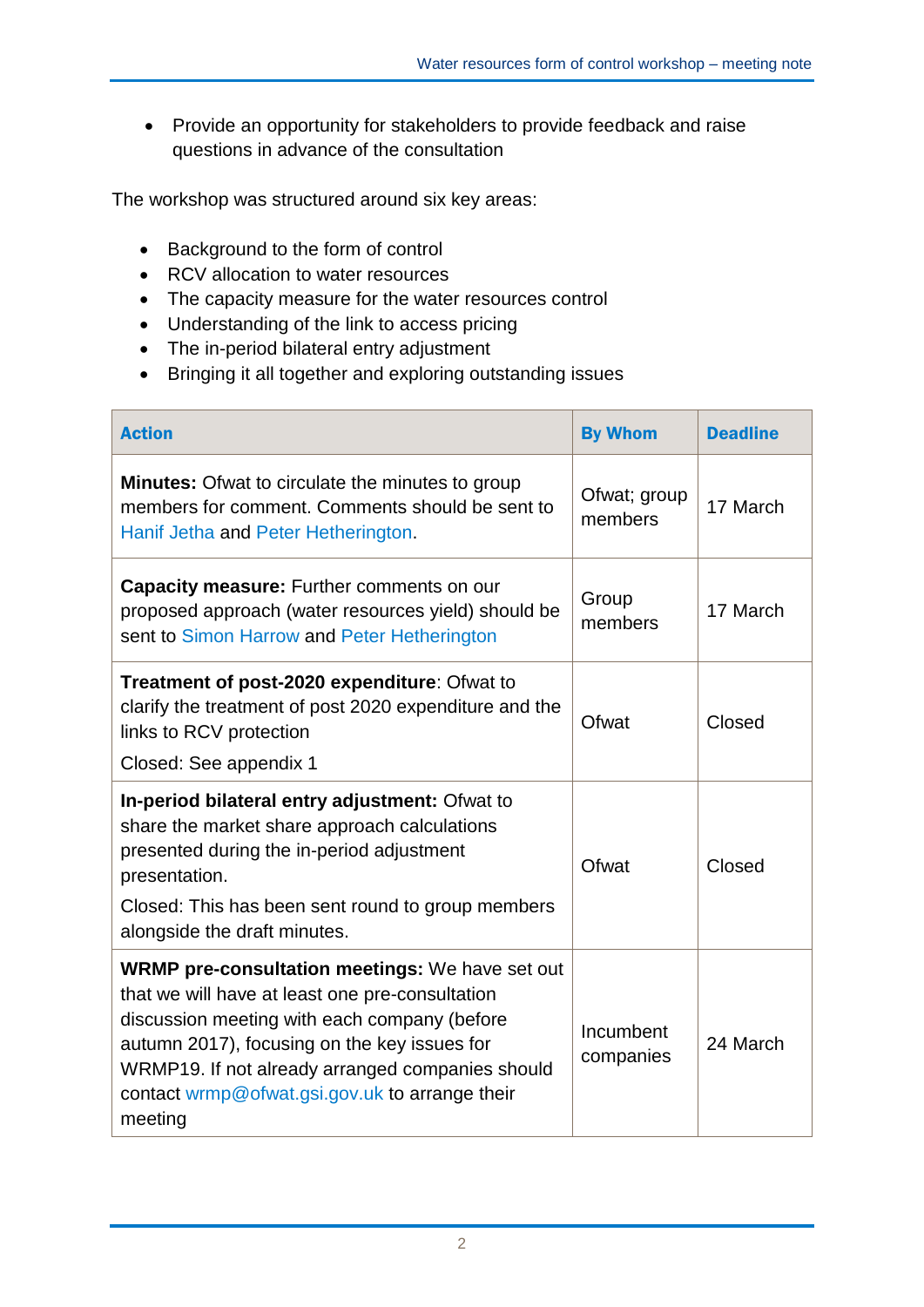## 1. Background to form of control

Ofwat set out what the form of control is, recapped the factors that led to the decision in May and explained how the rest of the workshop would be set out. In the discussion of these slides the following points were raised:

- It was clarified that the adjustment based approach only applies to post-2020 investment in water resources e.g. not to pre-2020 water resources capacity;
- It was queried whether aligning with water resources planning should be an additional objective for the form of control for water resources;
- The issue of utilisation risk for significant new investment was raised, it was noted that as set out in the November working group this is outside the form of control and that companies should contact Ofwat to arrange a bilateral discussion on this topic;
- The treatment of maintenance expenditure for pre-2020 water resource capacity was raised and how this would be treated in the form of control. Ofwat took an action to clarify this.

## 2. RCV allocation water resources

Ofwat recapped the RCV allocation position as set out in its May 2016 decision document. The [technical guidance](http://www.ofwat.gov.uk/wp-content/uploads/2017/01/Water-resources-pre-2020-legacy-RCV-allocation-at-PR19-technical-guidance.pdf) published in January 2017 was then discussed, focusing on expectations for companies as well as some issues and approaches that companies might want to consider when allocating the RCV. In the discussion the following points where raised:

- it was reinforced by Ofwat that companies have ownership of the allocation of RCV within the boundaries set by the guidance.
- the timing of RCV allocation, water resources management plans (WRMP) and tariff allocations were queried. Ofwat noted that companies should explore these issues together to ensure the potential interactions between them are understood.
- the amount of assurance needed to be supplied to Ofwat for the RCV allocation was questioned. It was noted that this will depend on how much reallocations change and that companies should provide the same assurance that they would to their own board.
- there was a discussion of the merits of a full MEAV allocation, with some attendees suggesting that it may be less difficult than has been suggested. However, other attendees questioned whether, even if it could be done easily, a full MEAV allocation would be useful.
- there was a discussion about Ofwat's ability to change the boundary for the water resources control. It was noted that the in the licence there was an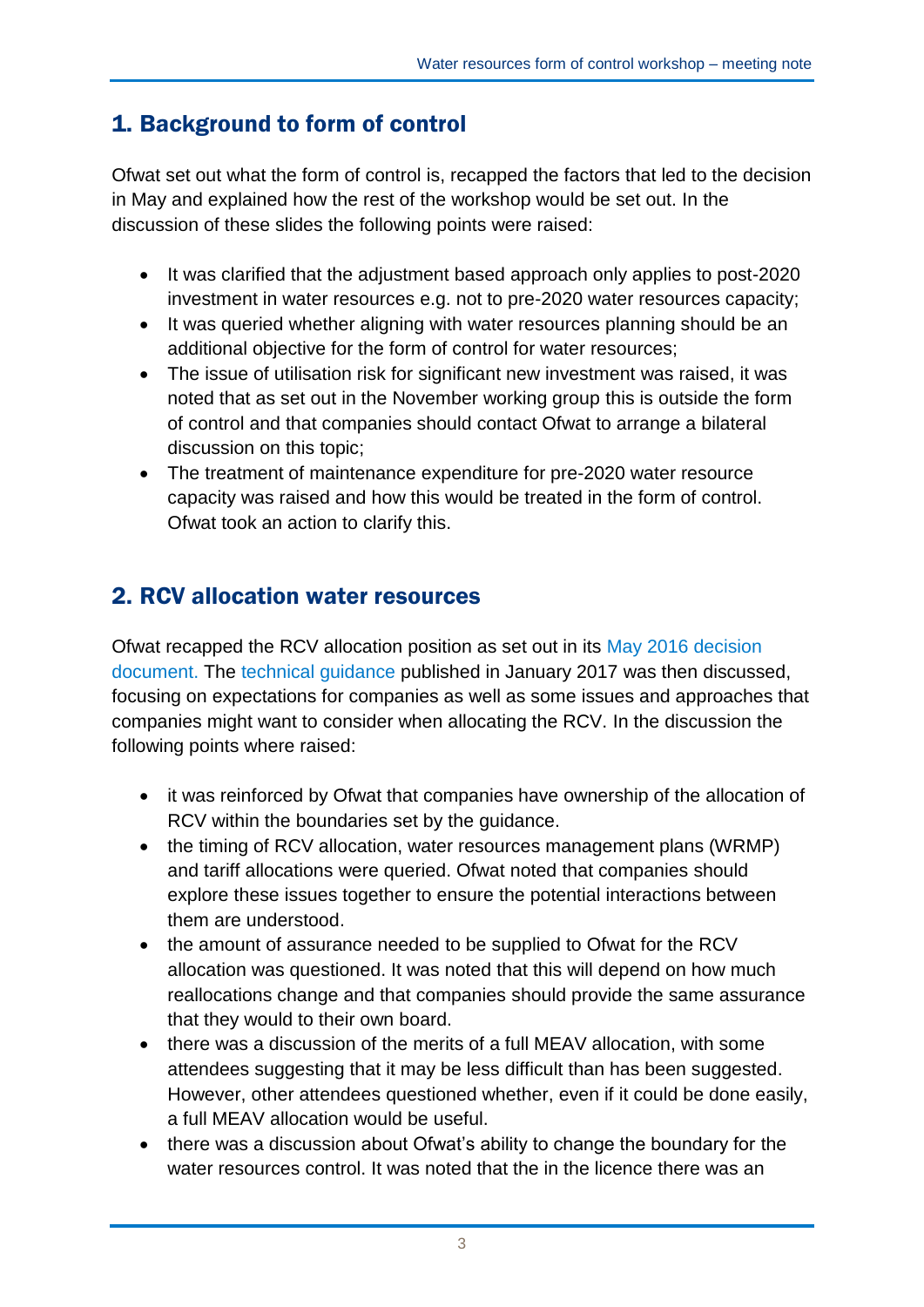envelope of activities that could be designated. Ofwat noted that this has been added to ensure flexibility in case some elements of the definition in RAGs are inappropriate. The safeguard of a potential change in allocation at PR24 was also noted here.

 Ofwat clarified that the April / May meetings with companies were to discuss companies' proposed approaches, not to identify what analysis has already been undertaken.

The workshop then broke out into four group discussions, each covering a different topic related to RCV allocation at PR19.

#### Group 1: What information should Ofwat collect?

The group identified the following key information:

- Charges and incidence effects
- Impact of changes in accounting boundaries
- Movements from 14/15 valuation
- Proposed unfocused RCV allocation to water resources as a percentage and forecast £m of the 1 April 2020 total water RCV
- Supporting calculations of how the RCV allocation proposal has been calculated

#### Group 2: What high level check can Ofwat undertake?

The group made the following key points:

- The overarching objective of the checks should be to ensure there is no adverse impact on customers and/or water resources markets
- Reflecting this a risk based approach should be taken, with checks focused on;
	- o companies that had not followed guidance
	- $\circ$  companies with poor assurance
	- $\circ$  companies with outlying results
	- $\circ$  companies with outlying movements from 2014-15

#### Group 3: What limitations exist with information?

The group discussed the following:

 Difficulties with data, in particular the changes in the RAGs over time and that MEAV estimates of reservoirs are also likely to cause problems for any MEAV revaluation.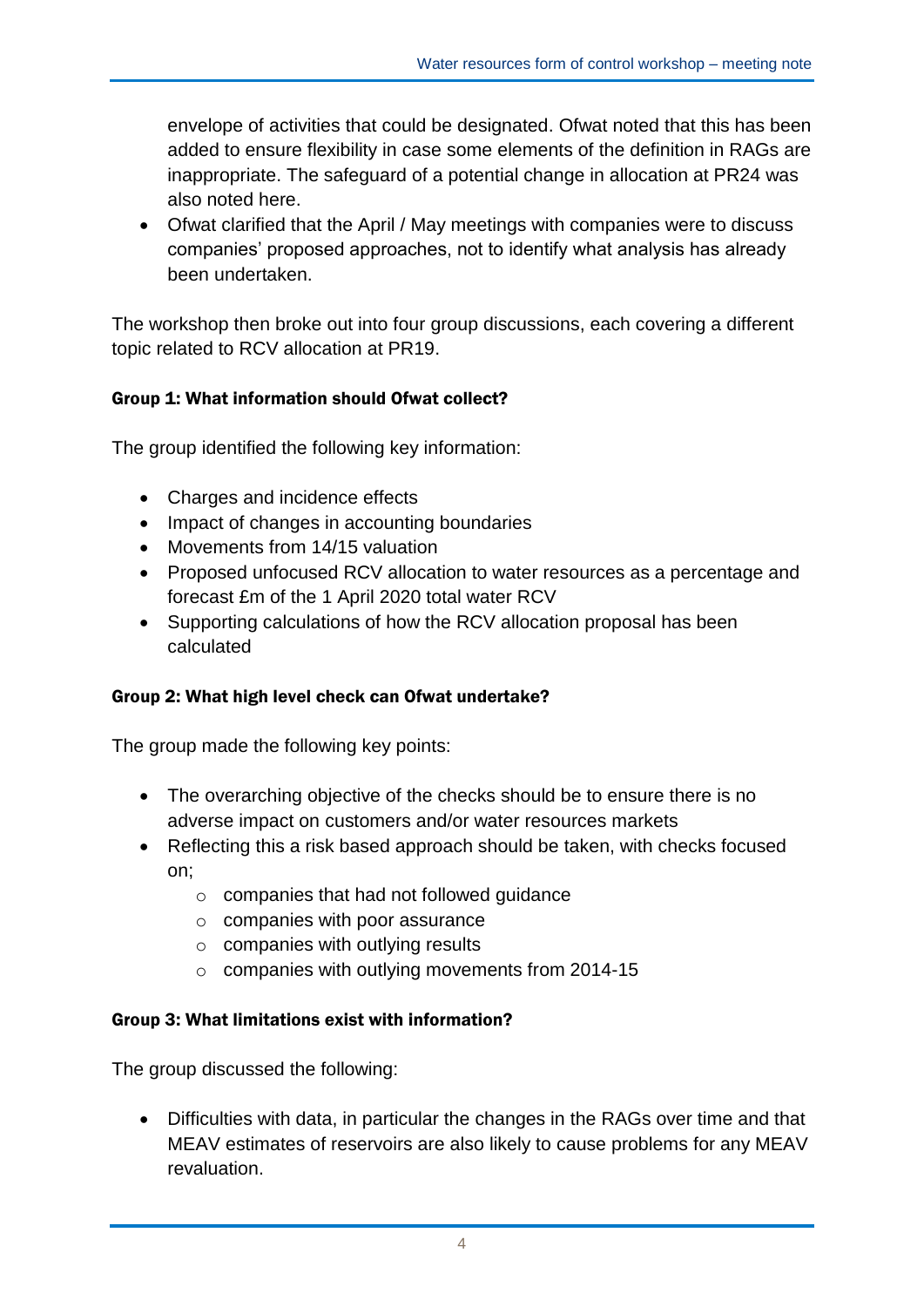- That any approach should be outcome focused rather than focused on the underlying theoretical correct answer. For example if there is no adverse impact on customers and/or water resources markets, but the answer is not theoretically correct, should this matter?
- Differences in approach and expectations between companies and Ofwat which might result in submissions that do not meet Ofwat's expectations. Here it was noted that it will be important to continue the open dialogue between water companies and Ofwat and that this would be facilitated by the company meetings.

#### Group 4: What are the main issues Ofwat should consider?

The group made the following key points:

- It was noted that the link between the WRMP and RCV allocation may not be as obvious as implied by Ofwat, as the group stated that it was unclear how trading would interact with the RCV Allocation. In the discussion it was explained that RCV Allocation determines revenue which in turn relates to prices. Further one member of the group suggested that spare capacity in Water Resources would be sold at incremental cost – and thereby the WRMP would provide a floor in the price.
- The group considered the approaches of the valuation put forward by Ofwat. There was no one single approach preferred but reference were made to a hybrid of methods. Some concern was noted about the Economic Value approach for water resources given the complexity.
- One member commented about the challenges facing new entrants and whether RCV Allocation would help this. Here it was noted that new entrants would compete against incumbent companies for new capacity, rather than existing capacity.

### 3. Water resources control capacity measure

Ofwat used this session to explore the options for the capacity measure that it will use in the water resources price control. Ofwat explained that an ideal measure would have four characteristics, it would be: (1) within the activity envelope of the separate price control, (2) transparent, objective and practical to calculate, (3) able to capture changes in capacity over the period and (4) transferable into average demand.

Ofwat went on to explain that it considered three different capacity measures from the supply demand balance calculations which were (1) water resource yield, (2) deployable output and (3) water available for use. Based on an assessment against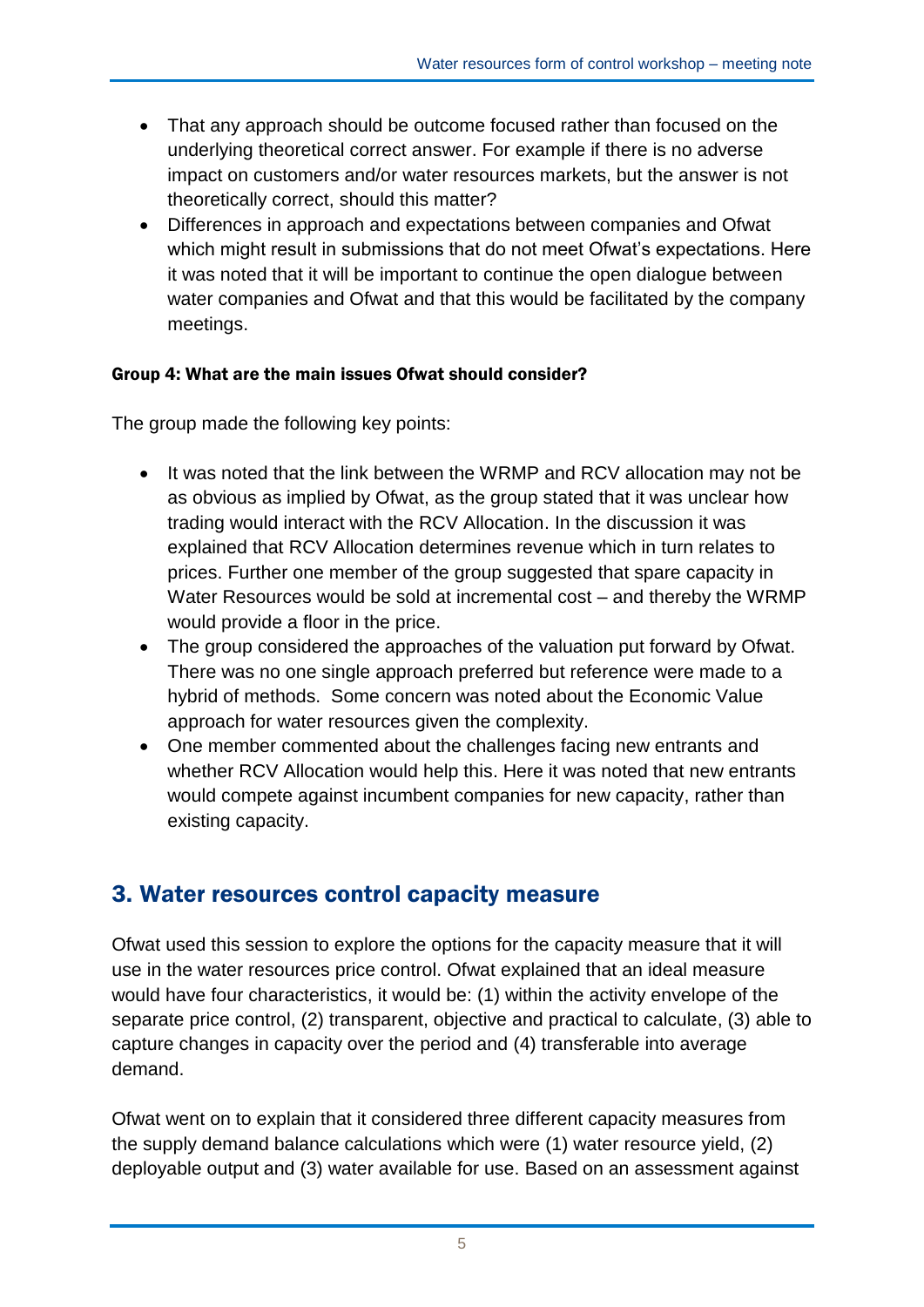the characteristics of an ideal measure, the preferred measure is water resources yield. In the discussion the following points were made:

- It was unclear in the examples how transfers would be accounted for in the measure. Ofwat noted that the aim would to be consistent with the planning process and that this would be clarified with further guidance.
- It was noted that bilateral market entry would not count as adding resource capacity to the company's network, unless it could be relied on by the incumbent. It was explained that capacity added through the bidding market would count in this context.
- The introduction of a capacity split will result in demand management (in network plus) being incentivised over supply side options (to avoid increasing capacity). There was a discussion over whether this was intentional and what the effect would be.
- An attendee noted that abstraction reform would reduce the amount of pre-2020 capacity. It was explained that the level of capacity at 2020 is not fixed and will reduce over time. Ofwat noted that RCV associated with pre-2020 capacity was protected, but not the level of capacity itself.

The workshop then broke out into 3 discussion groups to discuss 3 different options for re-assessment of the capacity measure after 2020.

#### Group 1: Annual re-assessment

The group felt that if the WRMP deployable output will be re-assessed annually as part of the WRMP annual review, it would be reasonable to re-assess capacity on the same basis and as part of the same process. The group noted that the WRMP annual review is fairly light touch with only large material changes being accounted for. This would mean that even with a frequent re-assessment not much would change in-period.

Reflecting this the group noted that if the adjustment was end of period rather than in-period, then having the re-assessment in line with WRMP development would make more sense.

#### Group 2: No re-assessment

The group only found one benefit to this option over the others; that it is simple and easy to do. Though they noted that this is only true in the short term, as it may cause more work in the long run. For example, the group noted that this option would introduce risk in that the measure would be reported wrong, and would make assurance inappropriate (as the number would change through time).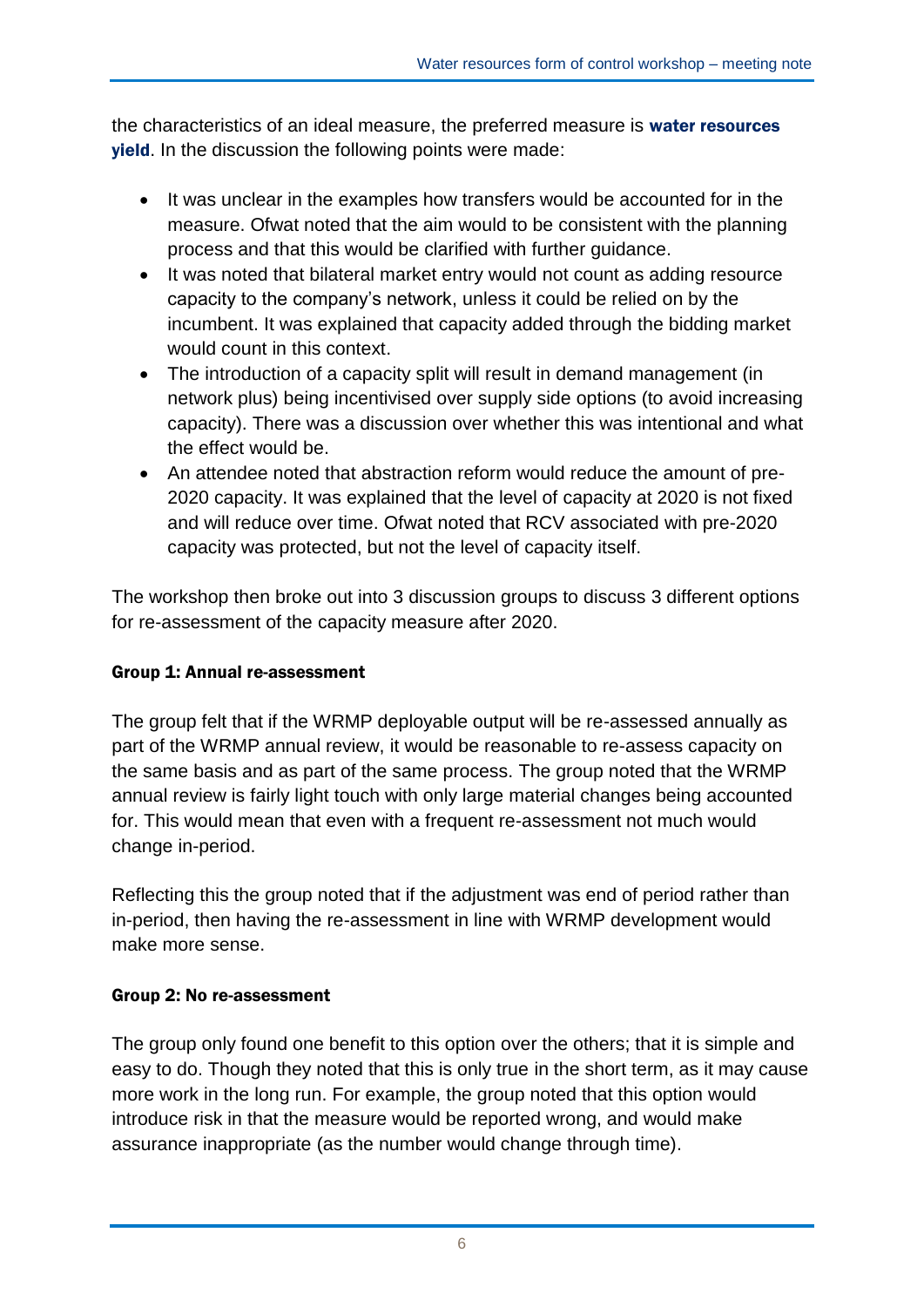In the discussion it was noted that while this is one extreme, there may be little benefit to re-assessing the figure every year unless it was used for in period adjustments to the revenue control.

#### Group 3: Limited re-assessment

The group considered that limited re-assessment appeared to be the most sensible option. The benefits of this approach were alignment with the WRMP planning process and limiting regulatory burden (e.g. compared to assessment every year).

The group also discussed the preferred measure, and noted that it will be important to fully explore how it links to the assumptions used for water resource planning. Here, for example, the group noted that interactions with water quality should be fully understood across any potential to ensure there are no unintended consequences of introducing the measure.

## 4. The role of access pricing in the form of control

Ofwat recapped on where the access price fits in and the key linkages to the form of control. During the presentation the following points were raised:

- There were some questions about how the access price is arrived at. In particular whether the access price should use average costs and the incremental cost (like Ofwat has set out) or if it should use the long run marginal cost. Ofwat clarified that the price is based on average cost and the incremental cost is the average of the incremental costs of all schemes proposed in the next period.
- The incentives of retailers was discussed, namely whether they would to sign long term contracts for water resources. The group had a range of views on this and the potential mismatch was compared to the long term planning focus of water resources planning was noted.
- The link to the in-period adjustment was raised. Ofwat explained that the adjustment element of the form of control is intended to stop customers from being made worse off from third party entry. It was noted that companies will need to monitor the market to make sure that they can plan for entry.
- This led to a further discussion about companies maintaining sufficient capacity (as supplier of last resort) in case large third parties leave the market or their resources fail and how this would interact with the control. Some attendees felt that this scenario is unlikely as most large supplies wouldn't simply choose to leave the market that suddenly (although some attendees disagreed). Here the Strategic Supplies framework in 66G and 66H of the Water Industry Act 1991, introduced by the Water Act 2003 was referenced.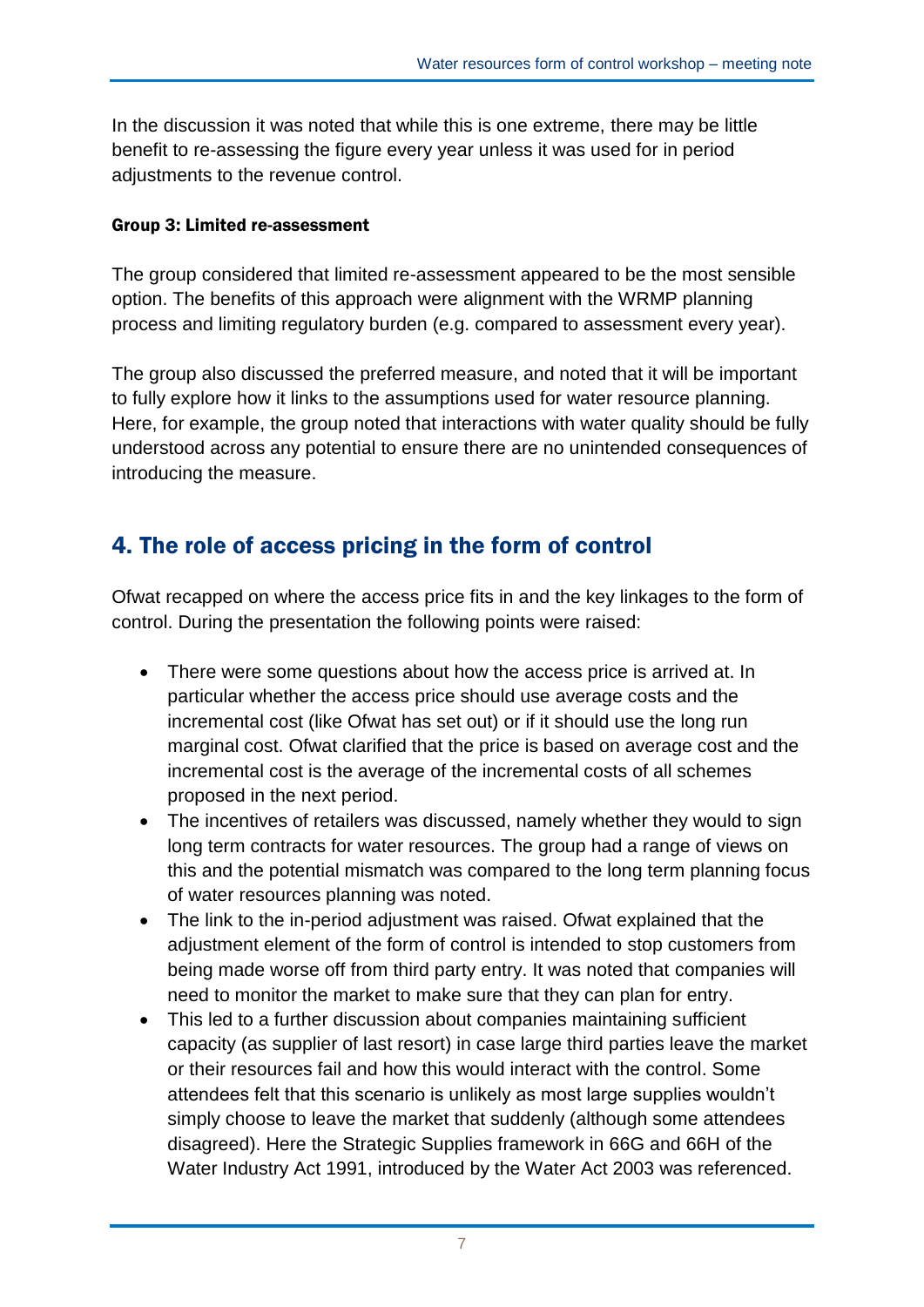Ofwat noted that this is not a form of control issue but a market architecture issue.

 The group discussed whether similar access pricing arrangements comprising of an average cost plus a compensation payment might also assist in facilitating treatment assets brought by entrants. Irrespectively, the access prices may need to reflect different costs of treating entrants' water of varying quality. Ofwat noted that quality-related treatment charges and distancerelated transport charges were flagged in previous consultations and while no stakeholder had provided significant commentary on such charge they remain an issue for further consideration.

The workshop broke into two discussion groups to discuss a formal and informal approach to linking access prices and the form of control.

#### Group 1: How could a structural link between access prices and the control work and what elements would it include? How would a structural link affect incumbents and potential alternative providers?

The group discussed several issues related to access prices and how they will function. There was a discussion as to whether the proposal could facilitate inefficient entry and/or prevent efficient entry because the use of an average cost of new resources might not always align with the costs the incumbent faces at any one time. Yet it was noted that this second best solution might be simpler and in practice unless there is significant discrepancy between the costs of schemes incumbents are beginning in a control period any adverse impact may be limited. There was a further discussion on securing water sources in the event a third party provider is no longer able to function.

The group saw merits in both a flexible and a structural approach to linking the form of control and access prices. There was a discussion of whether the group had a deep enough understanding of all the linkages. However, several participants suggested that a structural approach might be simplest and provide greater clarity and that it could just "work when it needs to and not do anything when it isn't needed".

#### Group 2: How might we informally assess whether access prices are consistent with the costs recovered through controls? What information would companies need to submit? How would an informal assessment impact incumbents and potential alternative providers?

The group also discussed several issues related to access prices and how they will function. The role of the WRMP process and the scenarios presented to help assess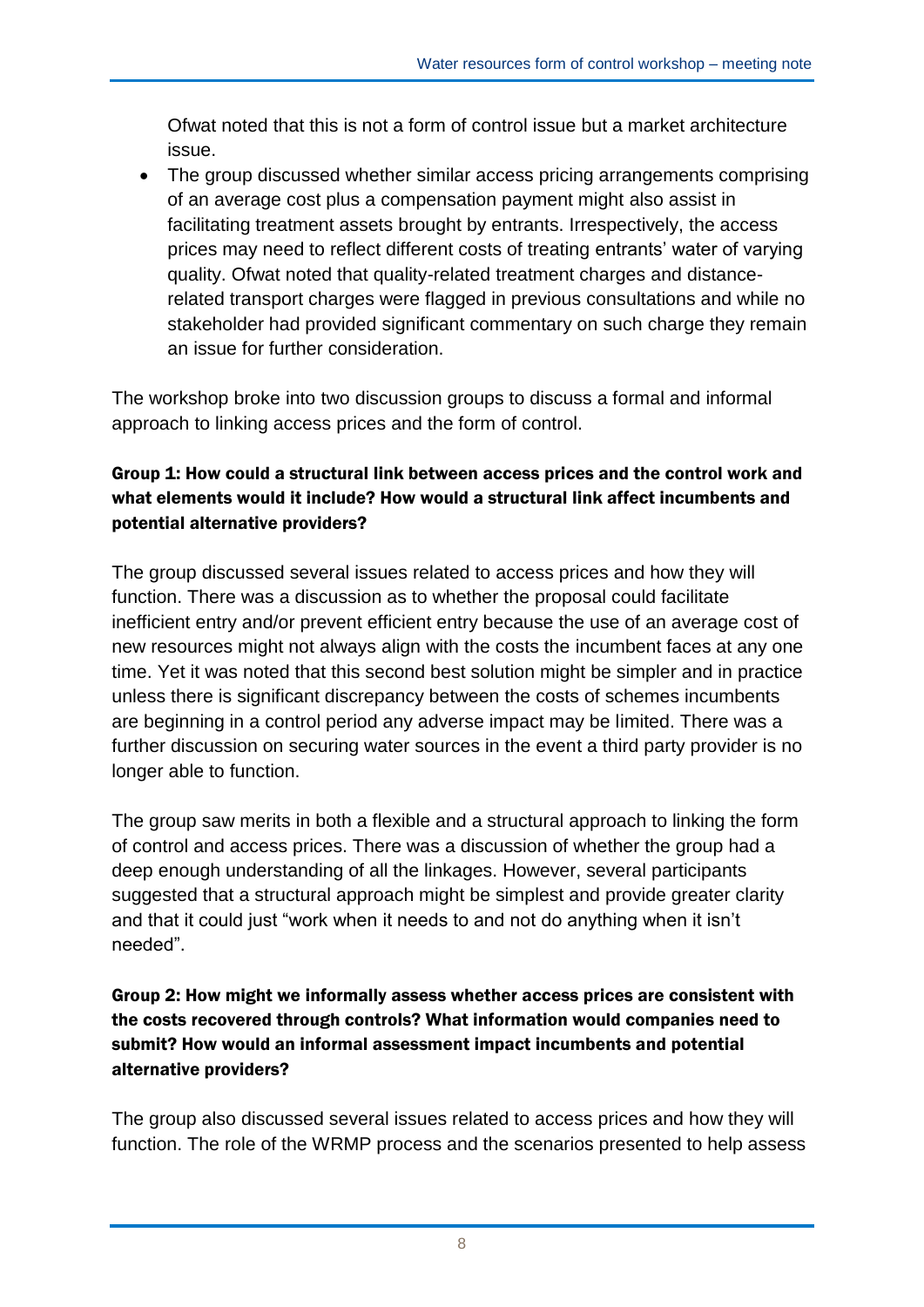this was a clear link identified. The group also discussed the Scottish experience of section 29E and whether lessons could be learned from this.

Reflecting the timing of the opening of the bilateral market the group felt an informal link would be the most appropriate. It was noted that the key need is transparency of data and that only once the market starts to develop will we better understand the framework and how it needs to evolve. Here one member noted that the bilateral market is a big opportunity and will require open dialogue between incumbents, regulators and third parties for it work effectively.

## 5. In-period bilateral entry adjustment

Ofwat recapped on why an in-period bilateral entry adjustment is needed and some potential approaches to implementing the adjustment. In the discussion the following points were made:

- It was suggested that in a scenario with increasing demand, the only penalty that should be applied to an incumbent in response to bilateral entry is a recouping of the funding costs as the incumbent will have received the money slightly before they need it, as with entry the incumbent's new resources could have been deferred but would still be needed.
- There was a discussion over the risk treatment of post-2020 water resources investment. There was a concern that the split could drive inefficient decisions to 'keep patching up' pre-2020 (protected) capacity when new (post-2020, hence at-risk) capacity would be a 'better' value solution?
- The scale of entry was raised, and that any mechanism should be proportionate to this.
- There was a discussion on the two different approaches to the volume adjustment. Ofwat agreed to circulate the market share approach and noted that the capacity based approach was under development. The group also noted that here it would be helpful to have worked examples using data from WRMPs.
- There was a discussion on the potential types of revenue adjustments. Here group members felt it would not be appropriate to make an adjustment beyond revenue. It was also noted that the adjustment did not necessarily need to be one way and could be symmetric (i.e. increase revenue if actual entry is lower than forecast entry).
- Some attendees questioned this use of in-period revenue adjustments and said that Ofwat was sending mixed messages given its restricted use in outcome delivery incentives and the potential introduction of more volatility in bills.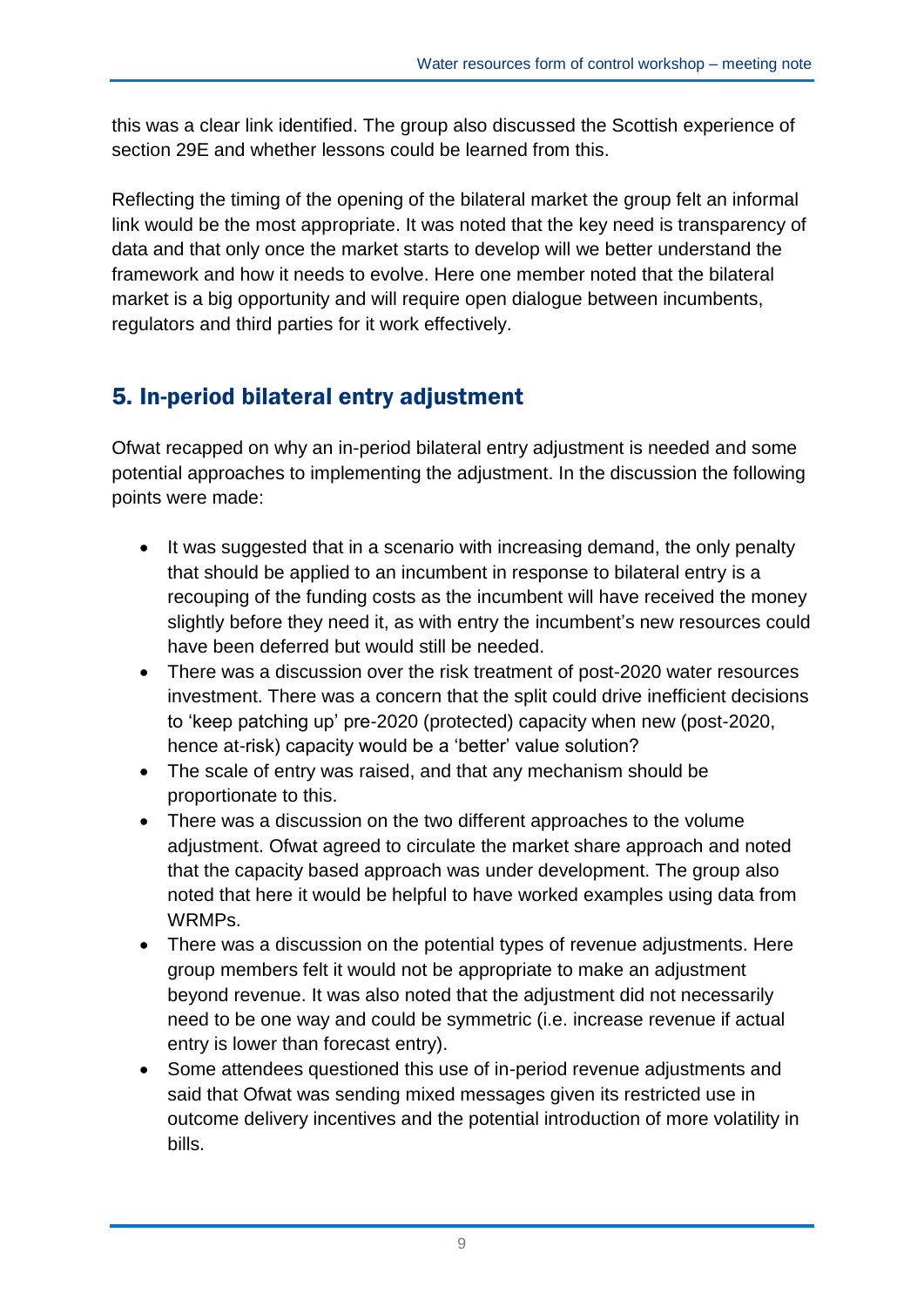## 6. Bringing it all together and exploring outstanding issues

Ofwat presented the various elements of the water resource control and explored the links to the wider policy framework (see slide 58). Here the links between business plans and WRMPs were brought up and companies were reminded to arrange their WRMP pre-consultation meetings. There was also a general discussion about what else needs to be addressed before the methodology consultation to be published in July 2017. The planned group activities did not take place as the previous section overran.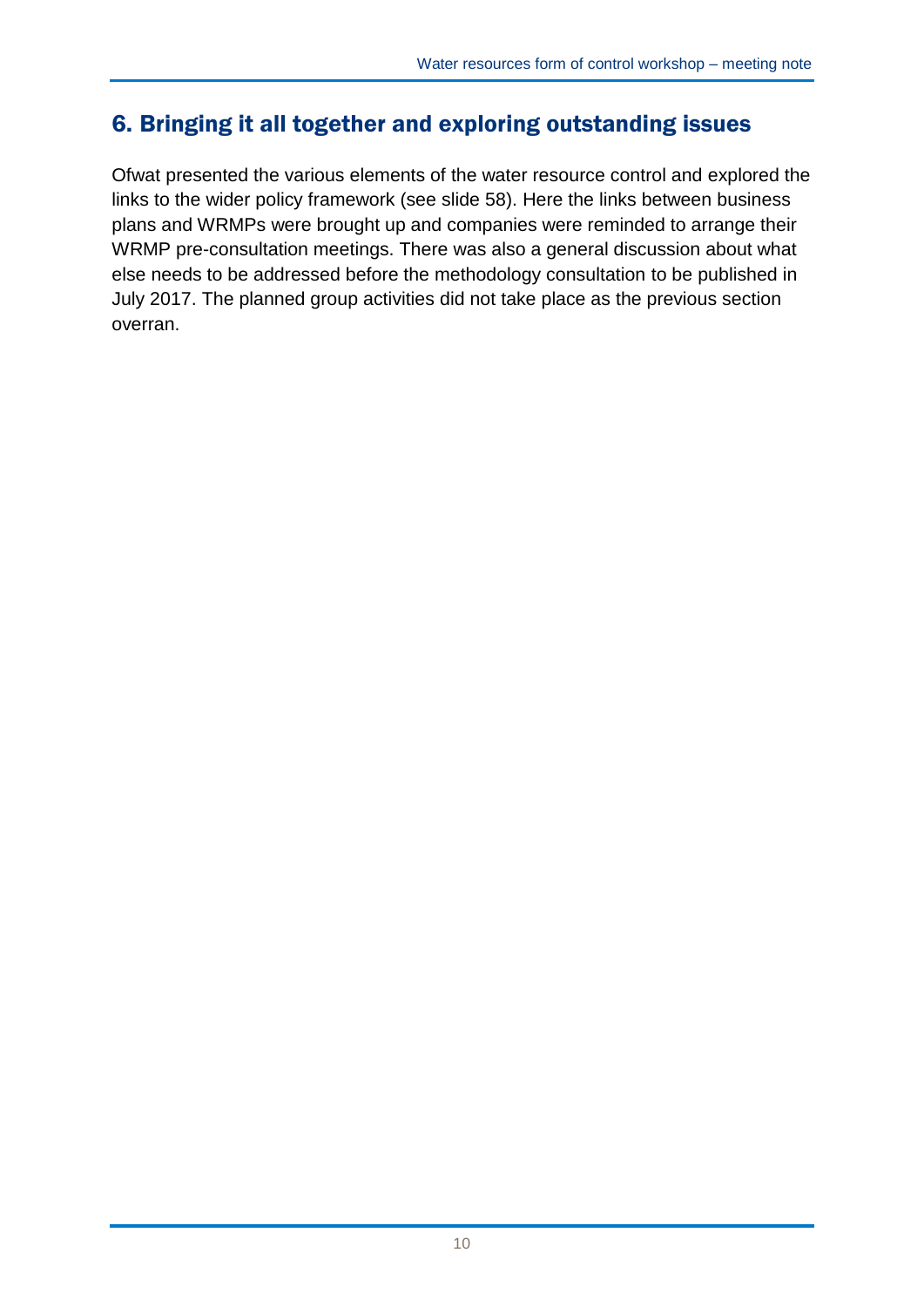## Appendix 1: Treatment of post-2020 expenditure

The table below sets out our positon in May 2016 on the treatment of water resources expenditure post-2020:

| <b>Area</b>                                         | <b>Ofwat position</b>                                                                                                                                                                                                                                                                                                                                                                                                         |
|-----------------------------------------------------|-------------------------------------------------------------------------------------------------------------------------------------------------------------------------------------------------------------------------------------------------------------------------------------------------------------------------------------------------------------------------------------------------------------------------------|
| <b>Pre-2020 RCV</b>                                 | Protected                                                                                                                                                                                                                                                                                                                                                                                                                     |
| Post-2020 totex to<br>maintain pre-2020<br>capacity | Not protected but also not exposed to risk at PR19 (we have<br>introduced the distinction between pre and post 2020 capacity<br>to ensure this)                                                                                                                                                                                                                                                                               |
| Post-2020<br>investment in new<br>capacity          | Not protected. Companies in England will be explicitly<br>exposed to market risk at PR19 from bilateral market entry<br>(that is, if they lose market share to third parties in the<br>bilateral market, their revenues would fall).<br>In May 2016 we consulted on the extent to which companies<br>should face market wide demand risk that reflects future<br>uncertainty (see section 4 of appendix 3). As set out in the |
|                                                     | November 2016 working group (see slides 41 to 72) we are<br>considering introducing this for significant new investment                                                                                                                                                                                                                                                                                                       |

Maintenance expenditure (or any part of water resources expenditure) would not be added on to the existing pre-2020 RCV. This is because:

- RCV is not directly linked to physical assets. It is a regulatory tool for ensuring sufficient financing is provided for water companies' businesses. It would be inappropriate to provide funding for maintenance of particular assets on a different basis depending on when they happen to have been built. To do so would give companies different incentives to maintain assets depending on whether they were built pre or post 2020. This could distort company decisions on how to run their businesses.
- We have introduced the distinction between pre and post 2020 capacity to ensure only post 2020 investment is exposed to market risk from bilateral market entry. Further we have a duty to secure that the companies' functions are properly carried out and that undertakers are able to finance carrying out their functions. Reflecting this we would need to provide sufficient funding to companies for them to be able to fulfil their supply obligations.
- Finally in any case, even if it was desirable, it would be very hard to define what is "normal maintenance" and what was "expenditure to maintain capability" for pre-2020 capacity. For example where would refurbishment sit and would this work across all assets? One example would be expenditure to bring a mothballed water resource back into use might feature as incremental